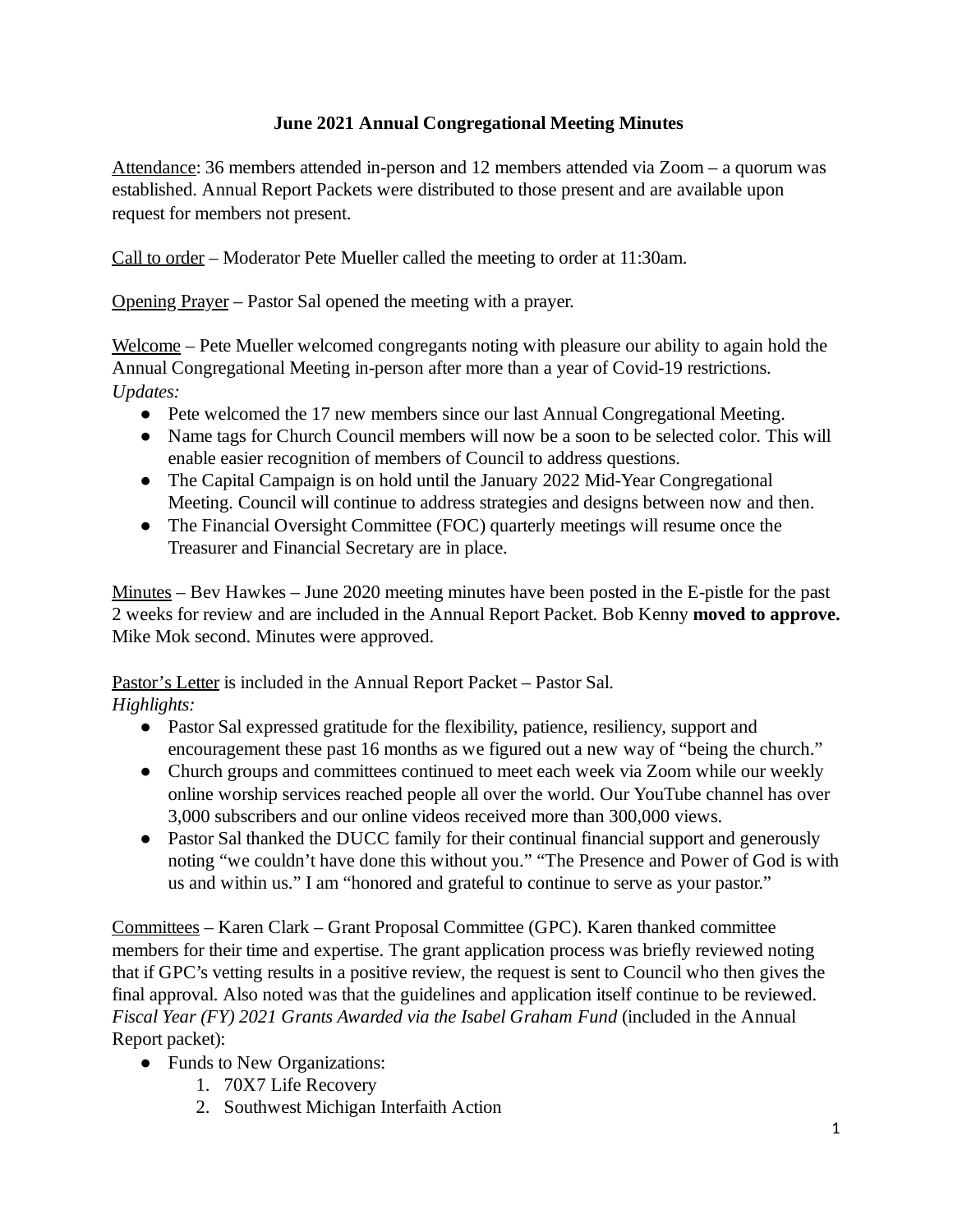- 3. Saugatuck Douglas Fennville Arts Initiative
- 4. Household Hazardous Waste Day
- 5. Hudsonville UCC
- 6. Lighthouse Immigration Advocates
- Funds to Organizations that Received Funding in the Past:
	- 1. Resilience: Advocates for Ending Violence
	- 2. Sylvia's Place
- Ongoing Support Awarded:
	- 1. Christian Neighbors
	- 2. CROP Hunger Walk

Proposed Budget – Mike Boston - Financial Oversight Committee (FOC) via Zoom. A detailed report is in the Annual Report Packet. An overview was given via a slide presentation.

- FY 2022 Budget Major Assumptions:
	- 1. Increase (30.3%) in collections in FY2021 vs FY2020 but FY2022 budget assumes the level of collections will flatten and remain reasonably close to FY2021.
	- Mission spending has increased in FY2022 primarily due to operating cash 2. surpluses.
	- Repair and Maintenance costs are budgeted to increase due to additional equipment 3. needed to open the church safely and issues that came out of the inspection reports.
	- 4. There will be significant increases in housekeeping, worship and G&A costs due to reopening services in FY2022 as well as an increase in utilities mainly due to Wi-Fi installation.
- FY2021 Budget, FY Estimated Results and FY2022 Budget (summary).
- FY 2022 Budget, FY2021 Estimated Actual and FY2022 Budget (detailed).

*In Addition:* Mike Boston explained the Cornerstone Fund's Ladder Investment Strategy approved by Council that addresses a plan for dealing with the growing Cash Reserve Fund.

There were no questions. Chris Clark **moved to approve** FY2022 Budget. Carol Brown second. Motion approved.

## **Updates**

- *Committees* Pastor Sal thanked all those that serve with a reminder that committee members are volunteers. Congregants interested in serving were encouraged to let us know and that instructions for signing up are available at DUCC's website and in the E-pistle.  $\bullet$ 
	- Pastoral Relations Committee (PRC) provides consistent support for the Pastor as 1. well as communication between the Pastor and the congregation.
	- 2. Grant Proposal Committee (GPC) Receives and reviews requests for grant funding.
	- Financial Oversight Committee (FOC) manages the Isabel Graham (IG) Fund. 3. Completed in 2021 the Financial Policy and Procedure Manual.
	- 4. Building Committee created this year to oversee campus properties. ABI building inspections of the church building, Retreat House, and Spring St. were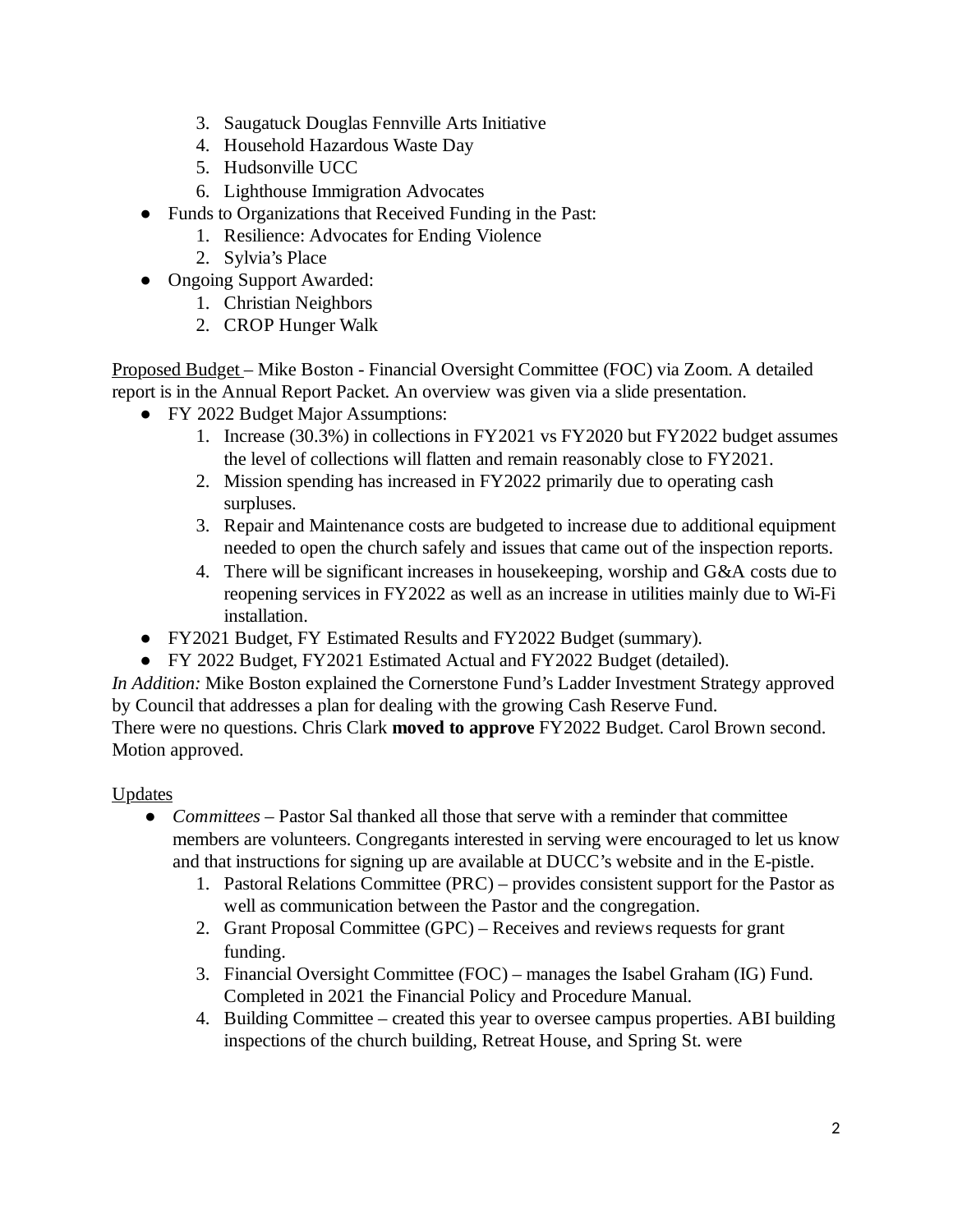completed in May and facilitated by this committee.

- 5. Church Council serves as the executive body of the church.
- Spiritually Active Groups Pastor Sal offered a brief history of the development of these still active groups from the "New Beginnings" initiative implemented several years ago noting that a "New Beginnings" poster, created by congregant Jane Brodt still hangs in the church's front entrance.
	- Christian Neighbors Congregants Ruth VandenBosch (Christian Neighbors 1. facilitator) and Wendy Hamlin continue to volunteer their services there. Ongoing financial support is awarded from the GPC as well as congregation participation in Thanksgiving and Christmas baskets.
	- 2. Stephen Ministries Facilitators Paul Burdick and Laurie VandenBeldt continued throughout the pandemic to meet weekly with Stephen Ministers as well as provided with Pastor Sal the 50 hours of required training to a new group of ministers. Trained ministers continued to meet with care receivers via phone and zoom.
	- Social Justice Facilitator Bob Kenny presented UCC's six week "White 3. Privilege" curriculum via zoom. Participation with Southwest Michigan's Interfaith Action Collaborative continued throughout the pandemic.
	- Creation Justice Facilitator Eric Lejeune stepped up to fill the vacancy left when 4. Sarah Swift moved. Beach and highway cleanups were not permitted this spring due to the pandemic and road construction. There are future plans for a "Rain Garden" by the Retreat House.
	- Congregational Care Facilitator Lynn Snyder continues to coordinate volunteers 5. to provide care such as meals, rides etc. to congregants in need.
	- 6. Growing Together Spiritually Pastor Sal led Centering Prayer groups during both Advent and Lent via zoom. Congregants were encouraged to participate in the "World Day of Prayer" and in June we were privileged to have a private Zoom event with Dr. Bernie Siegel*.*
- *Social Groups* continued to meet throughout the pandemic via Zoom. Pastor Sal reminded us that all are welcomed and encouraged to join in. ●
	- 1. True North women's group
	- 2. Spring St. men's group
	- 3. Mahjongg
	- 4. Knitting Knights
	- 5. Lakeshore Community Chorus
	- *6.* AA
	- 7. West Shore Aware
- *Methods of Giving -* Julie Ridl thanked members Mary Fechtig and Elizabeth Estes for the *●* services their company Meraki provides DUCC.

Update that Retreat House guests can now pay online.

A brief review of ways to give (also available at DUCC's website) included:

- 1. Online giving
- 2. Text-to-give
- 3. Planned giving
- 4. Facebook pay